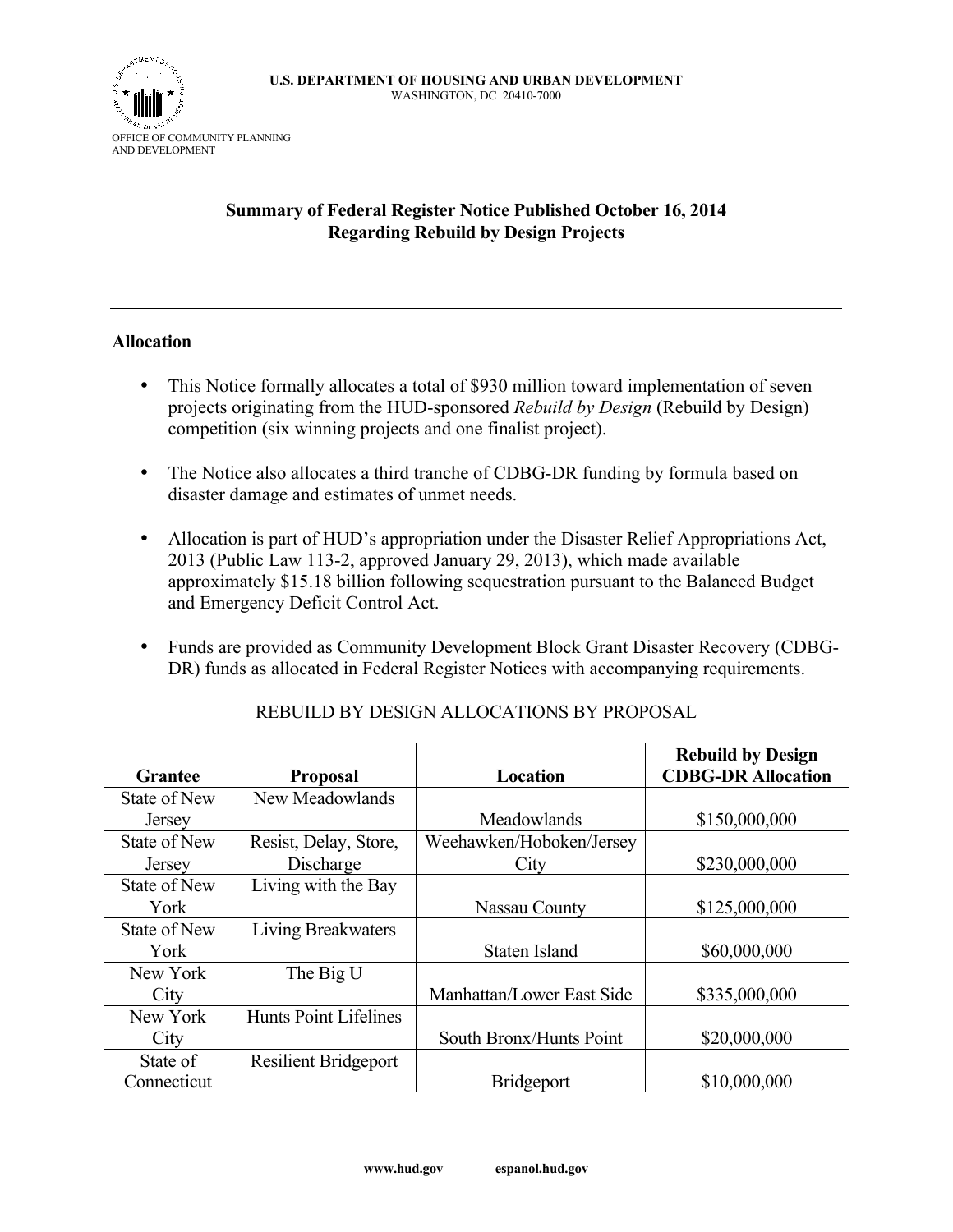• CDBG-DR funds allocated specifically for Rebuild by Design Projects cannot be used for any other activity.

### **Action Plan Process and Requirements**

- Each grantee already has an established and approved Action Plan for Disaster Recovery that programs all CDBG-DR funds received to date under this appropriation. In order for HUD to obligate this new allocation of funds to grantees, each grantee must amend its existing Action Plan to incorporate the new projects and funding.
- The initial Action Plan Amendment must be submitted within 120 days of the effective date of the published Notice. This period includes the grantee's solicitation of public comment for a minimum of 30 days. Final submission of the Action Plan Amendment to HUD must include the grantee's response to public comment. Following HUD approval (60 days maximum), funds are able to be obligated.
- Additional requirements for the Action Plan specifically related to the Rebuild by Design projects include:
	- 1. A general description of the project that also breaks out costs estimated for planning, pre-development, and construction. It is understood these are preliminary estimates, which will be revised once the projects are fully designed. The description must also demonstrate the Rebuild by Design project's feasibility and effectiveness. General project descriptions with corresponding demonstrations of feasibility and effectiveness have already been provided to the grantees and are contained in the final Rebuild by Design competition proposals (available at www.rebuildbydesign.org).
	- 2. A description of the implementation partnership necessary for project completion. For State grantees, this will include how they will work with local towns, cities, and/or counties in which the projects are located. For all grantees, the partnership will include how they will work with other integral stakeholders such as water and sewer authorities, transit authorities, port authorities, etc. as necessary and relevant.
	- 3. A citizen participation plan specifically related to the implementation of Rebuild by Design projects.
	- 4. A project timeline. Again, it is understood that these estimations are preliminary and may be revised as each project moves through the design and permitting process.
	- 5. Identification of funds that are anticipated to be generated or secured in leveraging the project. This may include contributions from local government or other agencies/authorities as well as dedication CDBG-DR funding allocated by formula. Future financing models that engage private investment should also be considered. Grantees may also identify any amounts they intend to compete for under the HUD National Disaster Resilience Competition.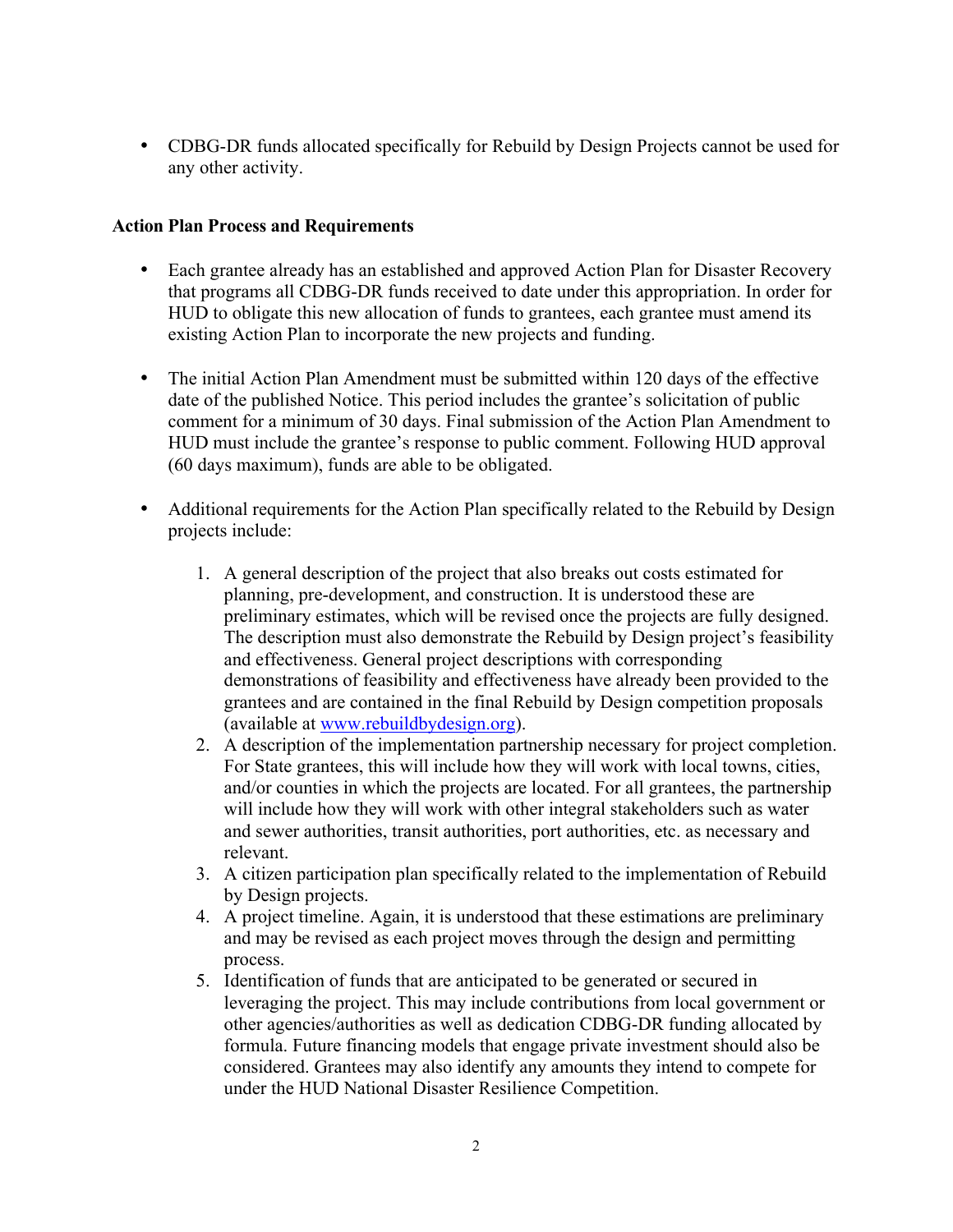- For Rebuild by Design projects in Bridgeport, CT and the South Bronx in New York City, the initial Action Plan Amendment does not need to identify a specific project; rather, it must identify the planning activity that it will undertake in order to identify an appropriate project for implementation. Following approval of the initial Action Plan Amendment, funds may be obligated for administrative and planning activities.
- Grants for these two projects are smaller than the other five and thus are intended for construction of a pilot project that is to be identified by the grantee. Once the project is identified, the grantee will submit an Action Plan Amendment to HUD that incorporates the project. Once approved by HUD, all of the grantee's Rebuild by Design funding will be available for obligation similar to the other five projects.
- Once an Action Plan Amendment containing the proposed Rebuild by Design project is approved, all funds may be obligated but only the amount identified for planning, administration, and pre-development activities will be made available by HUD.
- Funding for construction will be withheld pending the receipt and approval of a subsequent Action Plan Amendment that includes a detailed description of the final Rebuild by Design project.
	- For projects not requiring an EIS, the subsequent Action Plan Amendment may be submitted as soon as the project is permitted and approved from the environmental review process.
	- For projects requiring an EIS, the subsequent Action Plan Amendment may be submitted following completion of the Draft EIS.
- The subsequent Action Plan Amendment under which funding for construction is made available must also include:
	- an examination of the project through a benefit-cost analysis (BCA). HUD will issue forthcoming guidance regarding methodologies and approaches acceptable to HUD
	- a commitment(s) to adequately fund the ongoing operations and maintenance of the project or facility
	- a commitment to pursue FEMA certification and accreditation of any levee or breakwater funded under this allocation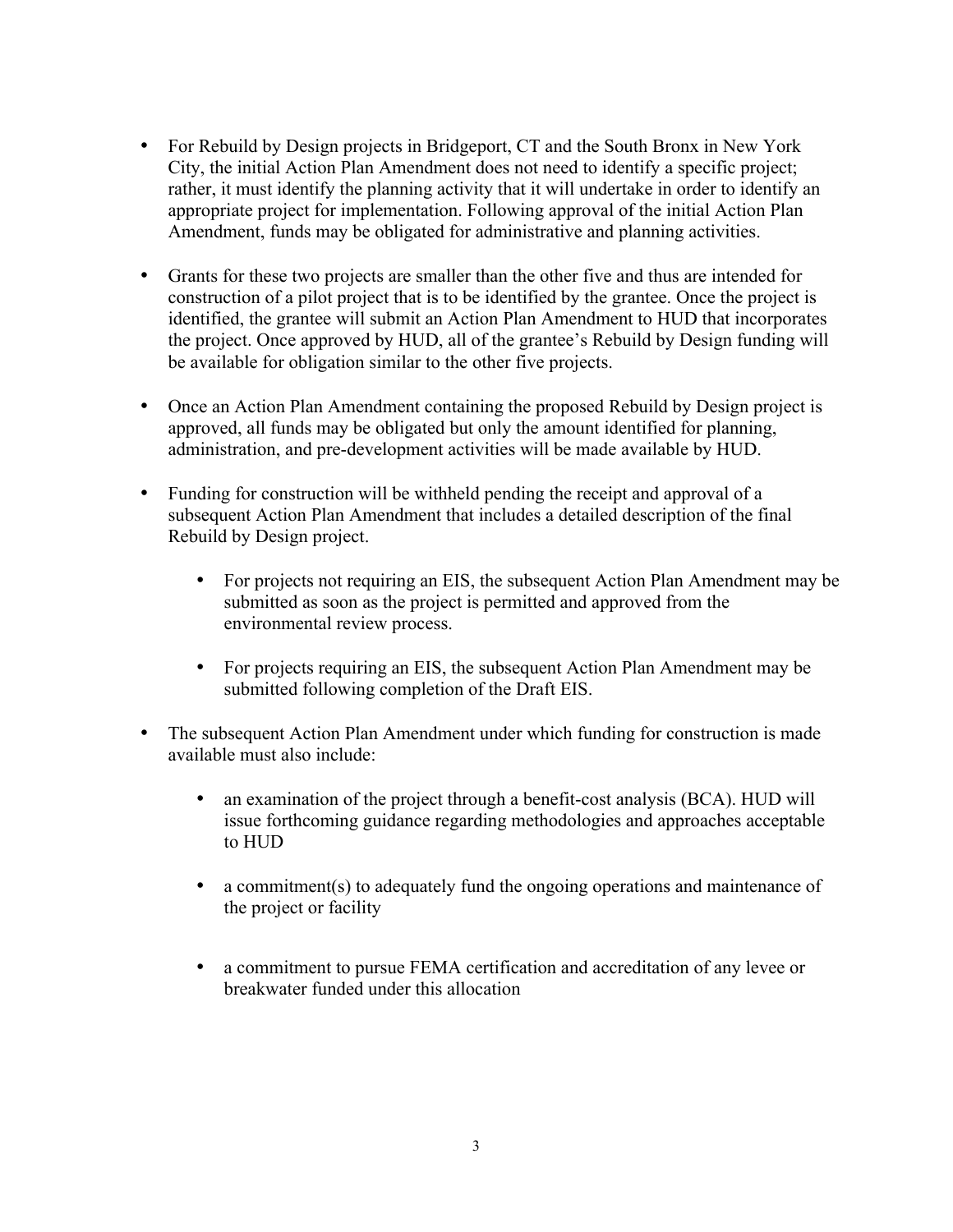## **Eligibility**

- Allocations are made for implementation of the first phase of the multi-phase Rebuild by Design proposals. The larger multi-phase plan submitted within the competition is referred to as the "proposal" and the first phase or portion of a phase to be implemented is referred to as the "project."
- Grantees must implement Rebuild by Design projects consistent with the proposal to the greatest practicable and appropriate, considering the technical, fiscal, environmental, legal, or other constraints that may be encountered.
- To eliminate the need to break each project down into individual separate CDBG eligibility categories, the entire Rebuild by Design project as a whole is being considered as eligible.
- Grantees must still identify the national objective(s) they intend to meet with each project. If unable to meet the national objective requirement, a waiver may be considered to provide an alternative requirement.

## **Expenditure**

- The appropriations law (P.L. 113-2) requires that all funds be expended within 24 months of obligation. However, this requirement may be waived as necessary and justified upon request by the grantee.
- While all approved funding is available for obligation upon HUD approval of the Action Plan amendment, grantees are allowed to obligate funds in portions. However, all funds must be obligated no later than September 30, 2017.
- Understanding that planning and pre-development activities related to Rebuild by Design projects may already be underway and need to begin as quickly as possible, HUD is allowing grantees to temporarily re-program existing CDBG-DR funds obligated for planning. This interim transfer of existing funds will then be replenished once the initial Rebuild by Design Action Plan Amendment is approved and those funds are obligated. Grantees may use their existing funding to pay for any eligible Rebuild by Design-related costs incurred following the announcement of allocations on May 30, 2014.

### **Environmental Review and Permitting**

• It is anticipated that a number of projects may require development of an Environmental Impact Statement (EIS). In order to ensure that the environmental review and permitting process occurs in the most efficient and streamlined manner possible, all Rebuild by Design projects will be addressed by the Hurricane Sandy Regional Team for Federal Review and Permitting. This team is a collection of federal agencies and their state